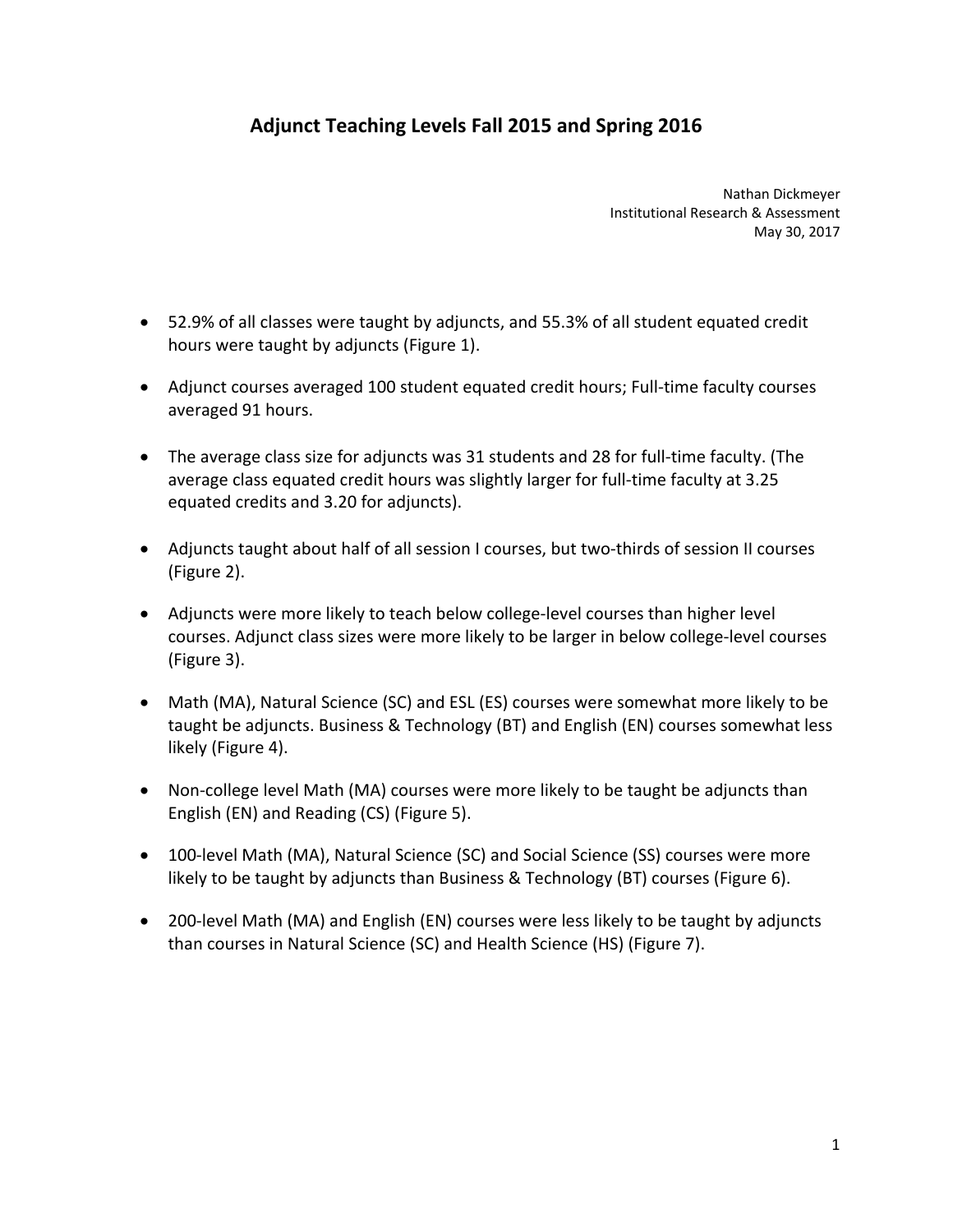





 **Figure 2**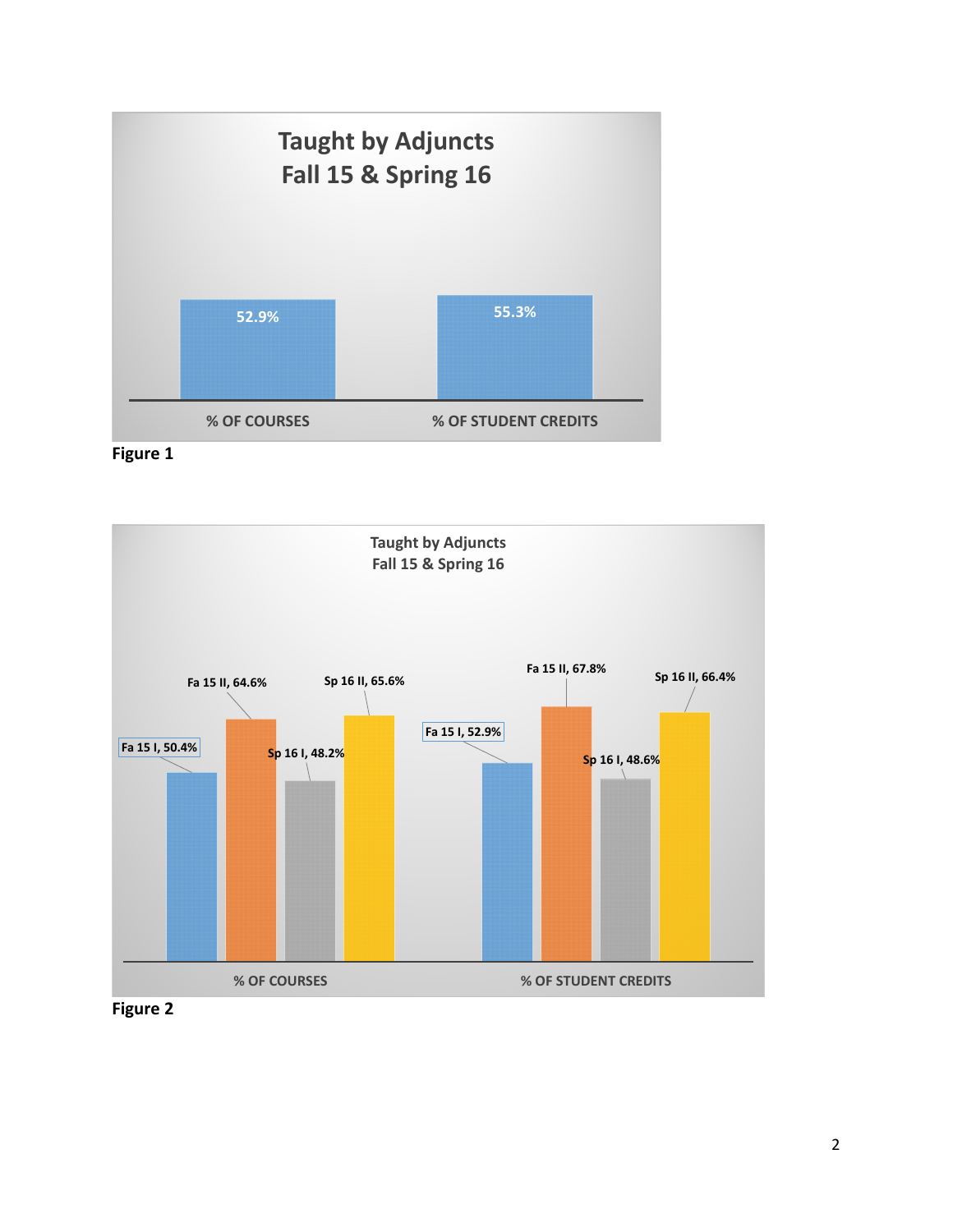





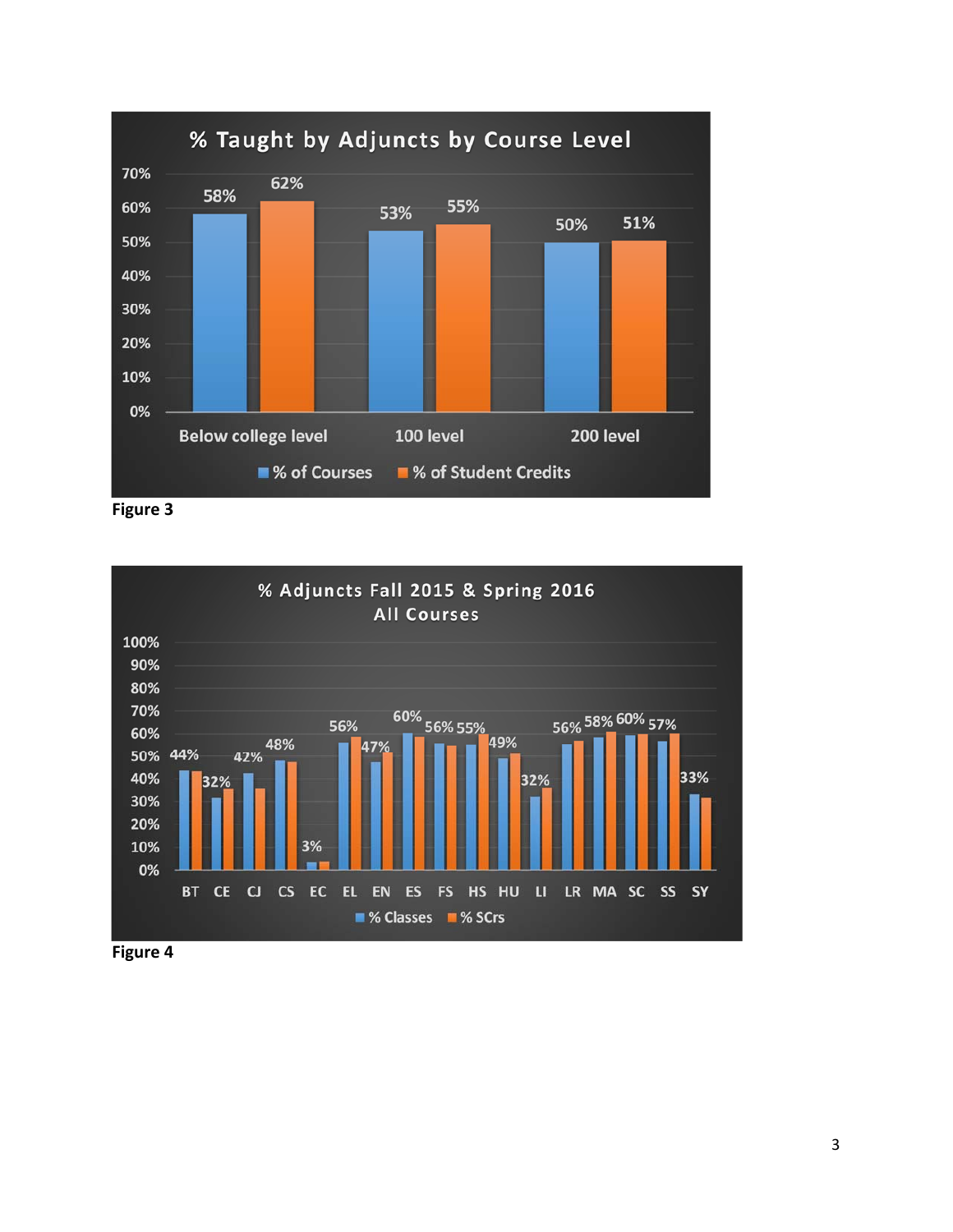

 **Figure 5**



 **Figure 6**